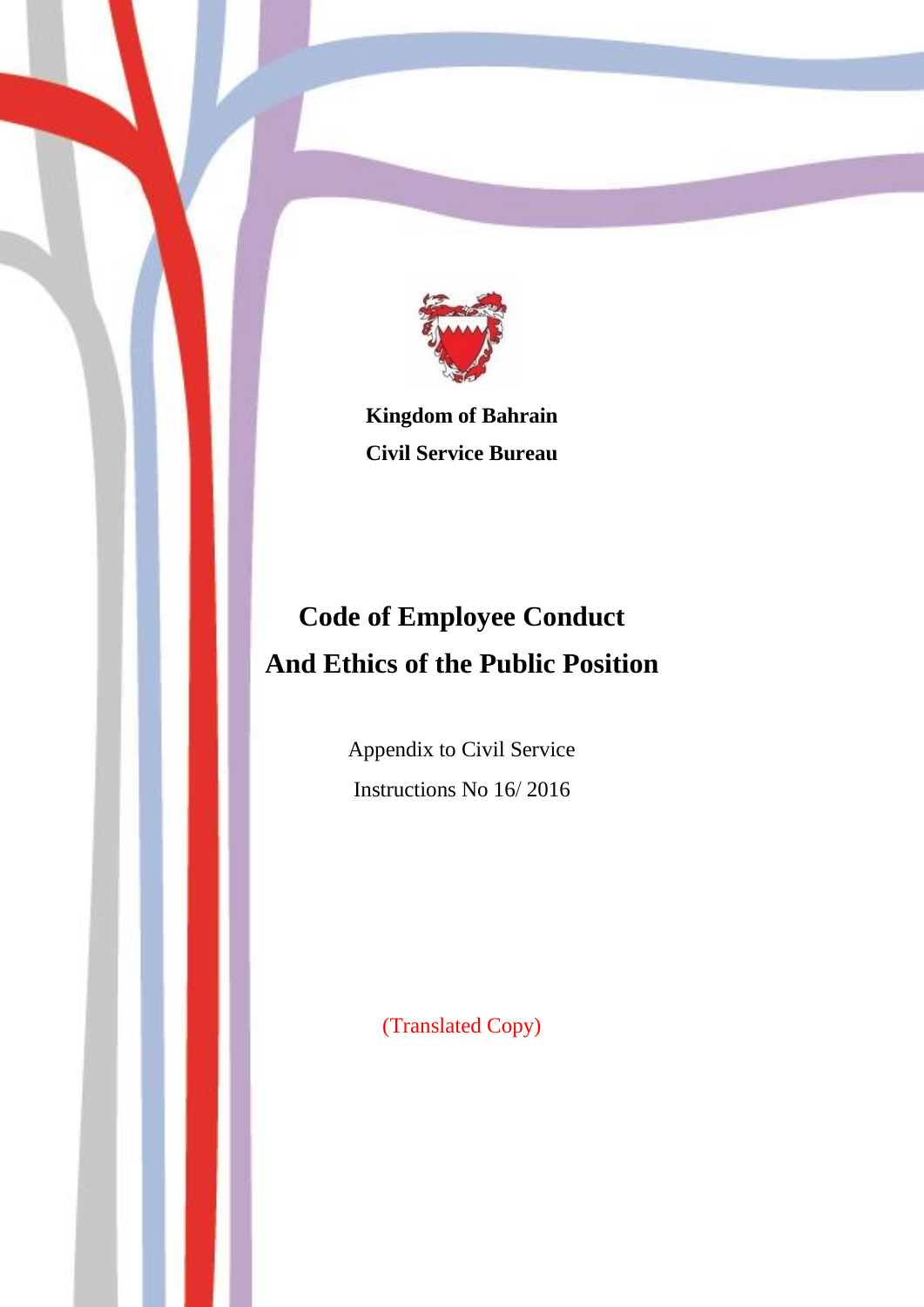| Content |
|---------|
|---------|

| Page No        | Subject                                                                                        |
|----------------|------------------------------------------------------------------------------------------------|
| 3              | Introduction                                                                                   |
| $\overline{4}$ | Definitions                                                                                    |
| 4              | Objectives of the Code                                                                         |
| 6              | <b>Targeted Categories</b>                                                                     |
| 6              | Code of Conduct and Ethics of Public Position                                                  |
| 6              | <b>Firstly:</b> The Entity's obligations towards the Employee                                  |
| 7              | Secondly: The Obligations of the Public Servant                                                |
| $\tau$         | 1. Loyalty and Sincerity to the Kingdom of Bahrain and its                                     |
|                | Leadership, Respect for the Constitution, Applicable Law & Regulations                         |
|                | 2. Commitment to the Service                                                                   |
| 8              | 3. Adherence to the Official Working Hours and Work Performance                                |
| 8              | 4. Conflict of Interest                                                                        |
| 9              | 5. Acceptance of Gifts                                                                         |
| 9              | 6. Dealing with Media, Publication, Press, and Social Media                                    |
|                | Rules for dealing with Media, Publication and Press<br>Rules for dealing with the Social Media |
| 10             | 7. Adherence to Good Appearance and Conduct                                                    |
| 11             | 8. Notification of Offenses                                                                    |
| 11             | 9. Obligation of giving Testimony                                                              |
| 11             | 10. Occupational Safety Rules                                                                  |
| 12             | 11. Preserving Public and Private Money, Public and Private                                    |
|                | Property and Recourses                                                                         |
| 12             | 12. Respect and Tact in Work Relations                                                         |
| 12             | - Towards Superiors                                                                            |
| 13             | -Towards Colleagues                                                                            |
| 13             | - Towards Customers                                                                            |
| 14             | - Towards other Entities                                                                       |
| 15             | - Professional Reservation and Confidentiality                                                 |
| 15             | - General Provisions                                                                           |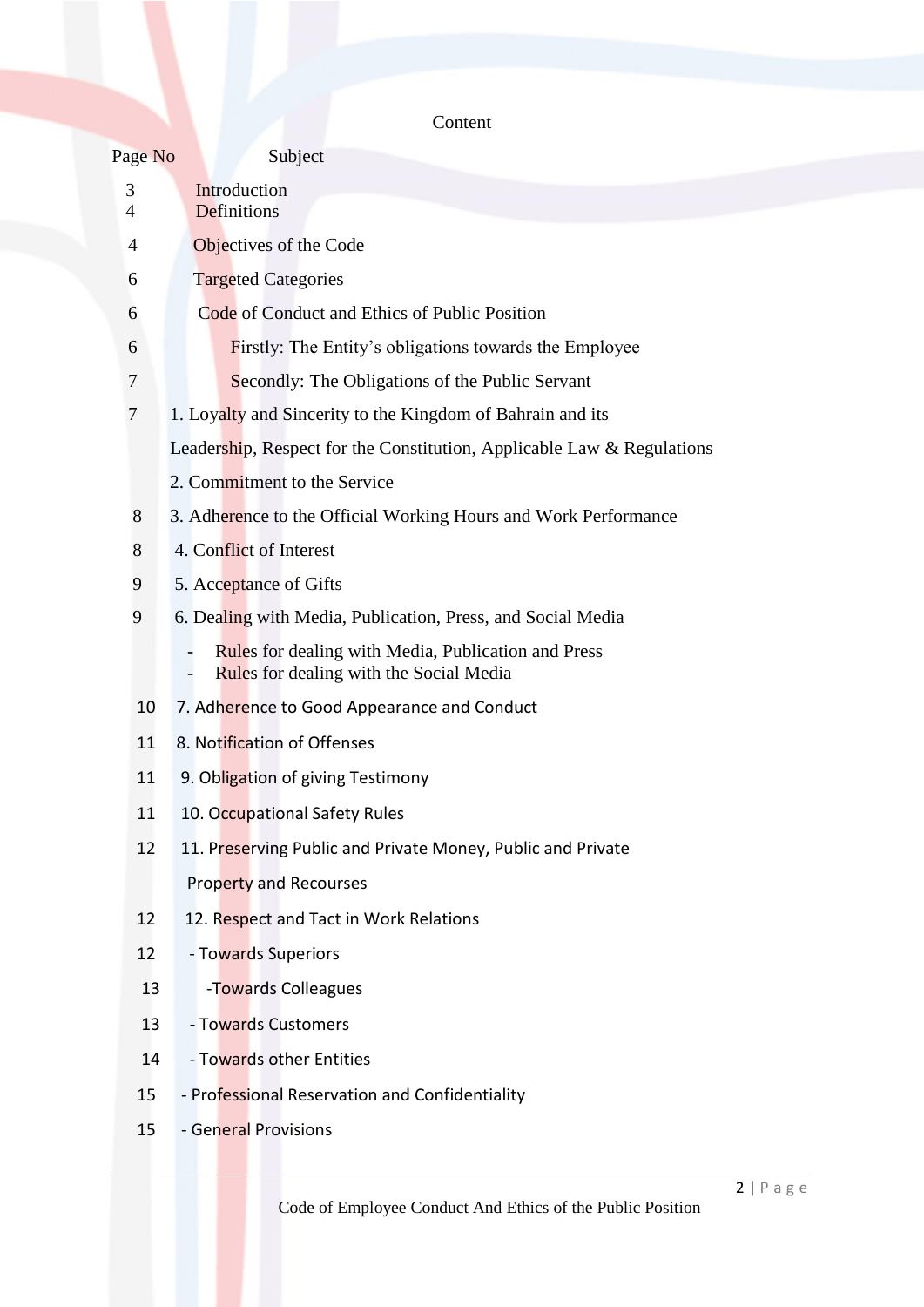## **Introduction**

This Code is called the Code of Conduct and Ethics of Public position and it is regarded as criteria for professional work ethics and conduct in Government Entities, which determines for employees a number of values and behaviors to be followed during the course of their duties and in their inter-relations from one side and with stakeholders on the other side.

This Code is related to the Civil Service Law and its Executive and Financial Regulations and it is distinguished from the legal texts mainly serving as a professional and ethical commitment within Entities and among employees to stimulate their conscience and serve as an effective monitoring tool.

This Code depends on five basic principles of employees behavioral "moral duties" taking place during their service:

**1. Respecting the Law**: This means adherence to the legal basis regulating the work in accordance with the Civil Service Law and its amendments, its Executive and Financial Regulations, and the Instructions issued accordingly, this, in addition to the execution of the final judicial decisions without delay or suspension or dawdle.

**2. Neutrality**: to look into the objective aspects of the case referred to the employee and provide quality services and advice to the beneficiaries and stakeholders regardless their different beliefs, doctrines, attitudes and relationship to the employee.

**3. Integrity**: The public servant shall work with all seriousness and sincerity, sensing responsibility and holding honesty entrusted to him, seeks to maintain and enhance the confidence of those dealing with him, emphasize the importance of the integrity of the government administration. And the public servant shall not use his powers, post or allows to use them unlawfully and improperly, and he shall disclose cases of administrative irregularities and criminal crimes as well and mismanagement in the event of being briefed on it.

And the Public Servant shall not disclose official information incorrectly or use it for personal purposes.

**3. Integrity:** The public servant shall work with utmost seriousness and sincerity, have a sense of responsibility and able to bear the responsibility entrusted to him. He should strive to strengthen and maintain a professional and trustful relationship with stakeholders, stress and emphasize on the importance of the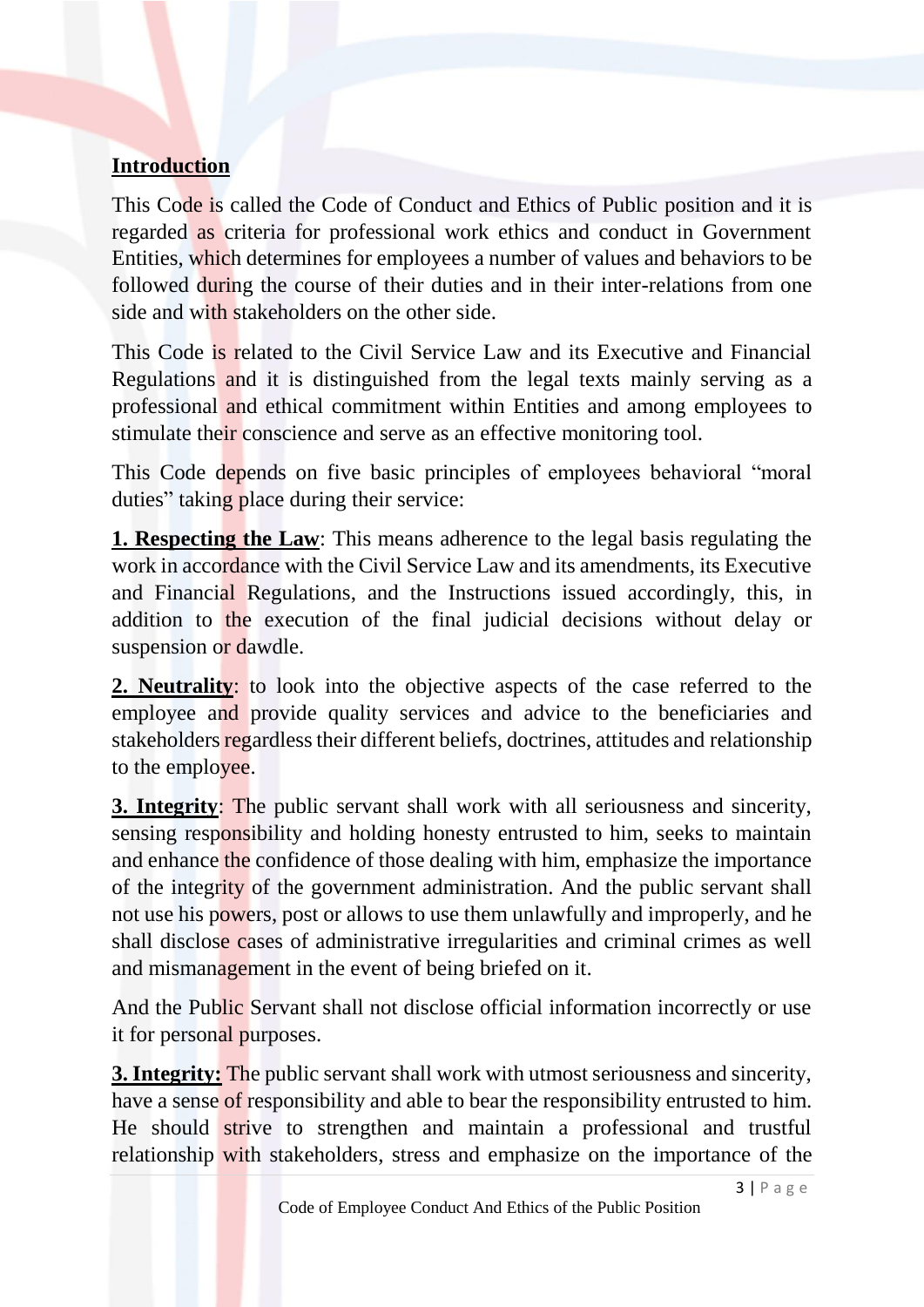integrity in governmental administration. He should not use his administrative position nor influence unlawfully or unethically during his service, be vigilant in uncovering unlawful administrative, criminal or mismanagement breaches if discovered.

**4. Diligence**: The public Servant shall perform his duties with seriousness, diligence, care, and attention to achieve highest government administration levels in providing service to the citizens, adhere to the procedural fairness required for the administrative decision- making process, and render appropriate advice to his responsible officials and avoid negligent behavior.

**5. Economy and Effectiveness:** The Public Servant shall ensure, while performing his duties, that the public money is not wasted, misused or used improperly, and he shall manage all kind of public resources such as human, capital and monetary resources in a way that preserve public property and revenues while ensuring an effective high- quality service.

## **Definitions:**

In this Code, the following words and expressions shall have the meaning respectively assigned against each unless the context otherwise requires;

**Ethics of Public Position**: Means the employee performs his job duties with the purpose of achieving the objectives of the Entity he works for within the scope of authority assigned to him, provided he performs his work with honesty, integrity, objectivity and neutrality deprived of bad intentions, negligence and any violation of the law that could negatively impact the public interest in order to achieve private gains for him or for the others.

**Government Entity**: Ministries, Authorities, Public Institutions and Government's Agencies. own

**Position:** A predetermined body of duties, responsibilities and uniform authorities assigned or delegated by the relevant authority, in which compulsory conditions and standards have to be provided and fulfilled by the employee who will be assigned and authorized to perform the duties on a permanent or temporary basis.

**Civil Service Employees:** Employees of the Government Entities subject to the provisions of the Civil Service Law and Regulations including those employees of the Government Entities whose personnel affairs are regulated by special Regulations and who are addressed by the Decree Law No 36/2011 regarding the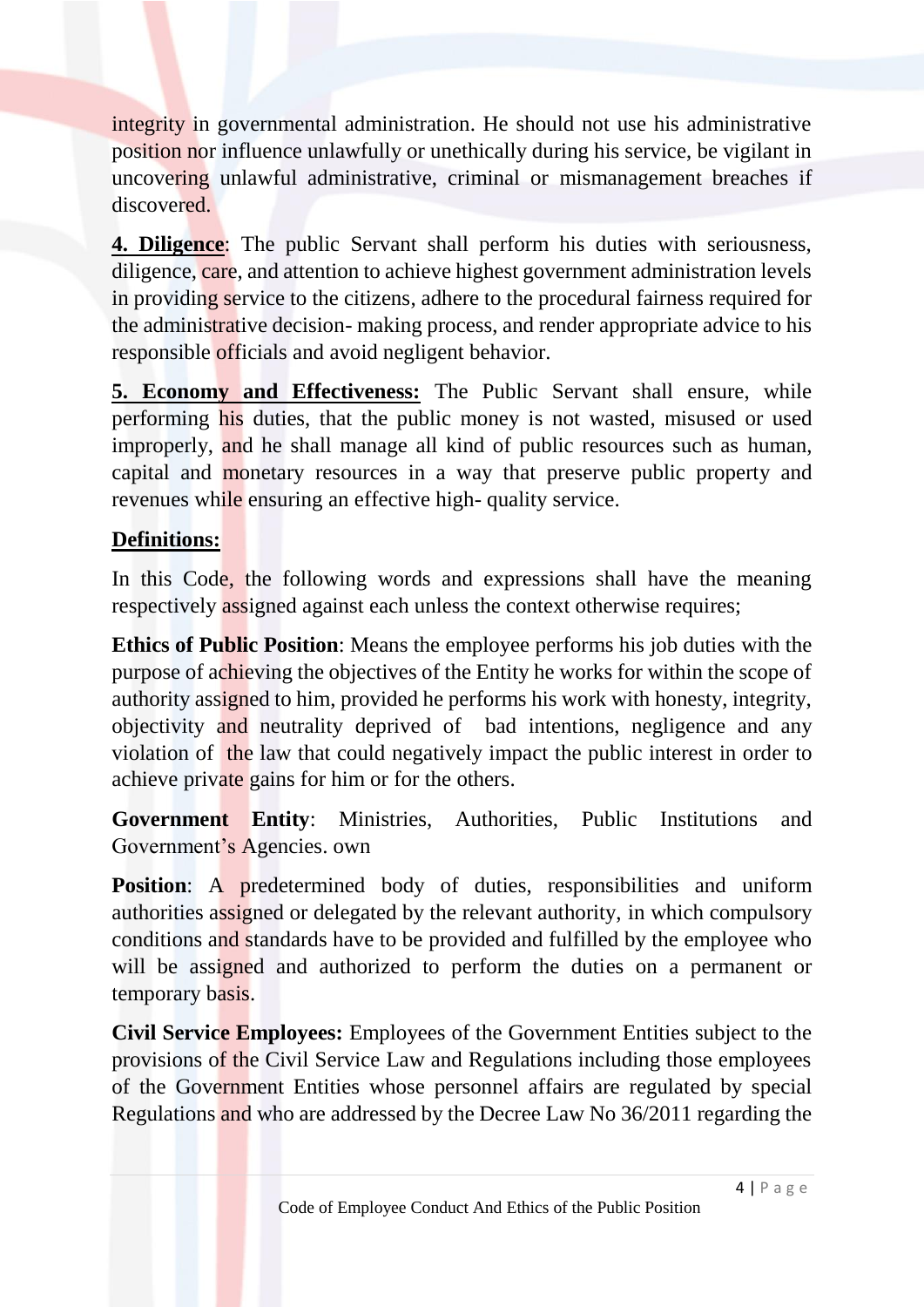Controls for the Entitlement of Salaries and Benefits for the Employees of the government Entities and Organizations.

**Conflict of Interest**: Refers to a situation / position in which the objectivity and independence of the employee decision are affected during the course of his duty by monetary or personal interest which concerns him personally or concerns close relatives or friends.

**Social Media:** Applications and websites available online and can be used by people to communicate and interact with each other.

## **The Objective of the Code:**

- 1. Establish ethical standards, basic rules and principles dedicated for the public service in addition to encouraging morality, high professional values and culture among civil service employees, enhance commitment to those standards, rules and values, emphasizing decent practice through educating and guiding the civil service employees towards sound ethics and self- disciplined frameworks which govern the work flow in the civil service and go in harmony with the CSB Laws and Regulations. Thereby clarifying their job tasks and responsibilities and their role in improving services and enhancing credibility in the public service.
- 2. Enhance trust and credibility for public service recipients and raising respect and appreciation for their role in improving the public sector services.
- 3. Provide prompt and quality services with highest efficiency to the government services recipients by civil service employees, inform them of their rights through the desired moral conduct and the standard of the required performance, and establish a balanced relation between the rights and duties of individuals and employees.
- 4. Real empowerment of the implementation of the accountability rules by establishing objectives basis characterized with higher transparency and accountability, activate good management practices, and provide a powerful and effective internal self-control tool in the Government Entity.
- 5. Establish the principles of self-discipline, transparency, integrity, objectivity, efficiency, and loyalty for the kingdom and its leadership, and through following an effective behavior by the civil service employees during the performance of their job duties and functions.
- 6. Consolidating these moral and behavioral conducts within one self thereby forbidding oneself from all unethical, suspicious and doubtful behavior which may damage the dignity and prestige of the position.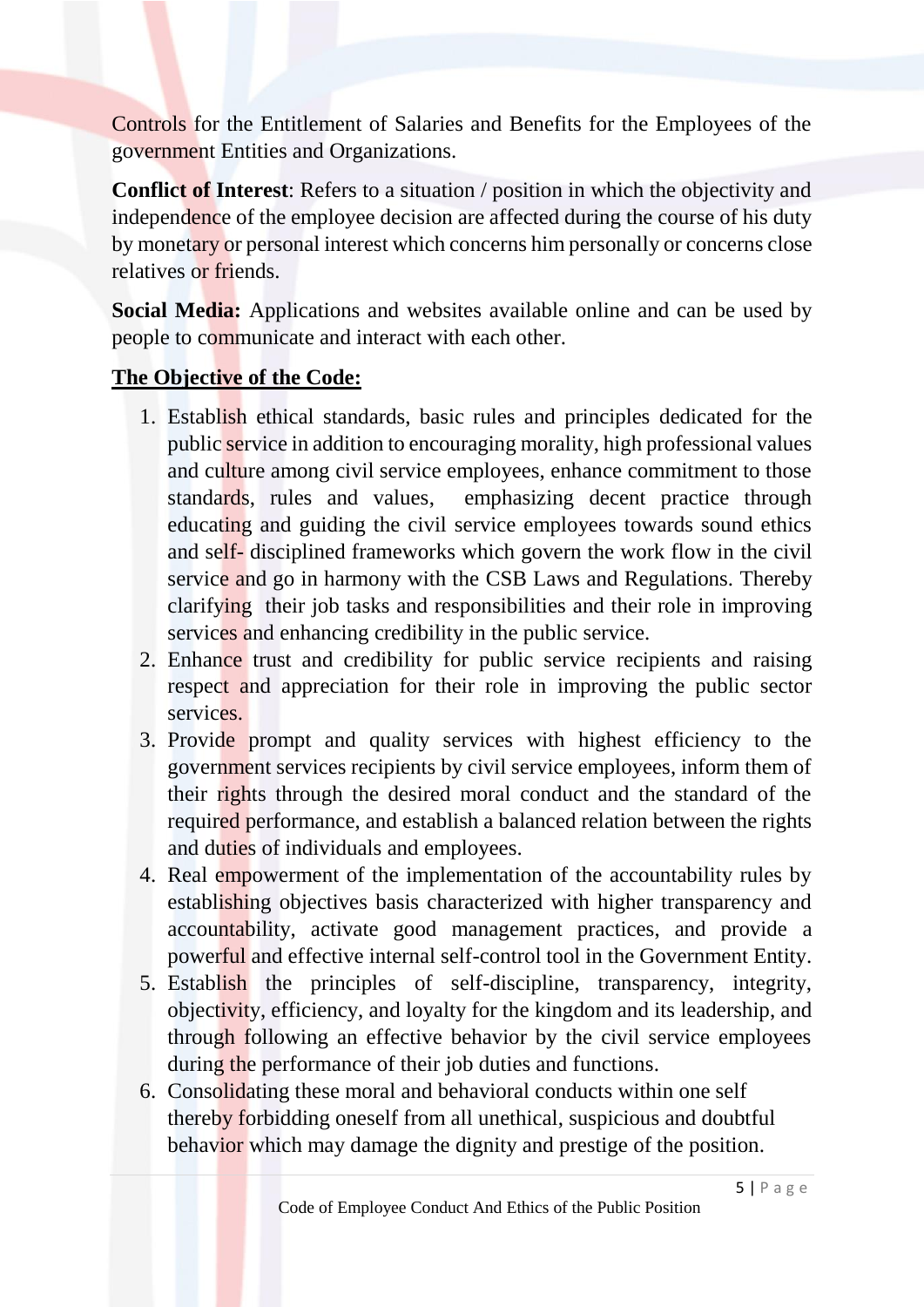- 7. Consolidate those behavioral and ethical conducts which should serve in the achievement of the mission of the government administrative organization, consolidate good governance practice, foster accountability through employee job performance and conduct, reward the hardworking employee, thereby improving the civil servant and civil service image.
- 8. Uphold the highest ethical standards and abide by sound professional conduct rules inside and outside work headquarter, considering the public position as a responsibility and assignment to job holders whose objective is to serve the citizens and achieve public interest in accordance with the applicable laws and regulations.

## **Target Categories**

This Code involves and applies to all governmental employees holding different job grades and responsibilities which are subject to the Civil Service provisions. Upon employment each employee should read the Code of Conduct thoroughly and sign a written consent during his initial employment stage. The employee shall then be subject to disciplinary accountability in case of any violation of the provisions of the Civil Service Law, its Executive Regulations, Resolutions or the Instructions implementing the Civil Service Law.

## **Rules of Job Conduct and Ethics of Public Position**

Civil Service Employees shall abide by the policies and procedures of work ethics, and based on this, civil service employee shall behave appropriately during the course of his duties that commensurate with the standards of conduct stipulated in the Civil Service Law and its Executive Regulations. And the civil service employee shall uphold the highest moral standards and sound professional conduct rules inside and outside work headquarters, considering the public position as a responsibility and assignment for the job holder in order to serve the citizens and achieve public interest in accordance with the applicable laws and regulations as follows:

## **Firstly: The Obligations of the Entity towards the Employee:**

1. Making employees aware of the job conduct rules and stating their importance within the working atmosphere, were a decent moral conduct is a duty and obligation while performing his work.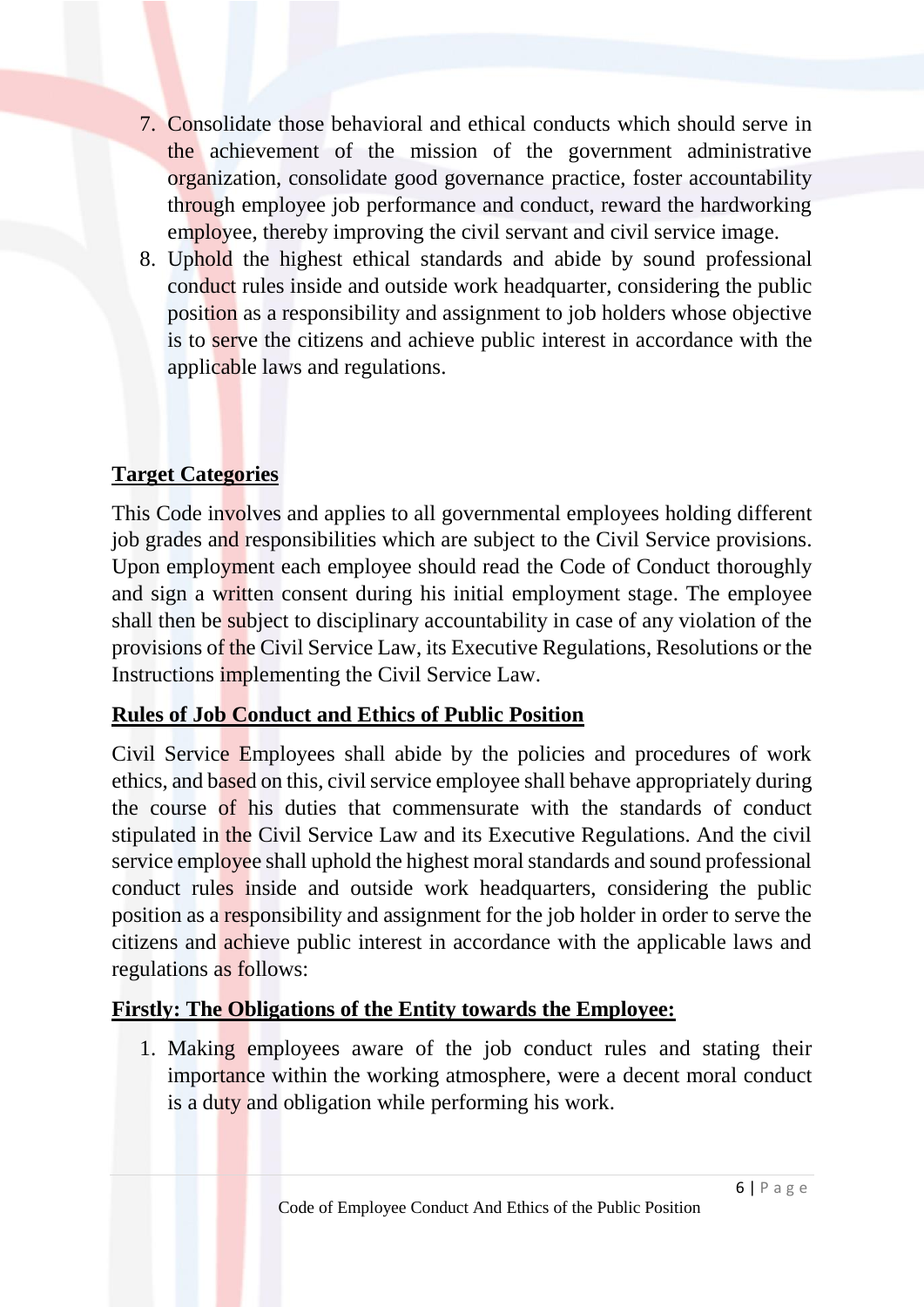- 2. Providing a safe, fair and healthy working conditions for employees that meet their basic requirements, needs, personal and organizational objectives.
- 3. Encouraging employees to embrace training, be initiative and innovative and to provide opportunities for employees to participate in presenting suggestions that will help improve services and improve work in a highly trustable and healthy working culture.
- 4. Encouraging employees and superiors to communicate openly in discussion aimed at resolving difficulties and problems facing them during the course of their duties.
- 5. Taking actions related to the selection, appointment of the employees, promotion, training, rewarding, appraisal, transfer, delegation, secondment or any other action related to their work in a climate of transparency and integrity, and without favoring based on relationship, friendship or personal benefit, as well as without any discrimination based on gender, race, age or religion, and by following the principles of merit and competitiveness, adhering totally to the approved authorities and work procedures.
- 6. Defining the employee's functions and responsibilities clearly, and the performance expected from him.
- 7. Providing appropriate and continuing training opportunities to improve employee's progress and career path pursuant to the civil service regulation or the special employee regulation as appropriate.
- 8. Securing the freedom of opinion and expression for the employee within the framework of the legal texts and in accordance with the provisions of this Code.
- 9. Ensuring employee's right to grievance or filing a complaint against any unjust or unfair decision taken against him, in accordance with the provisions of the regulation.

## **Secondly: Public Servant Obligations**

**1. Loyalty and sincerity to the Kingdom of Bahrain and its Leadership, and the respect for the Constitution, Law and the applicable Regulations.**

All civilian employees in the Government Entities shall be sincere to their nation the Kingdom of Bahrain and its leadership , abide by the Constitution's rules and principles , and endeavor to respect the application of the law, legislations, Texts, and applicable regulations in the Kingdom by their commitment to perform their job duties and functions , maintain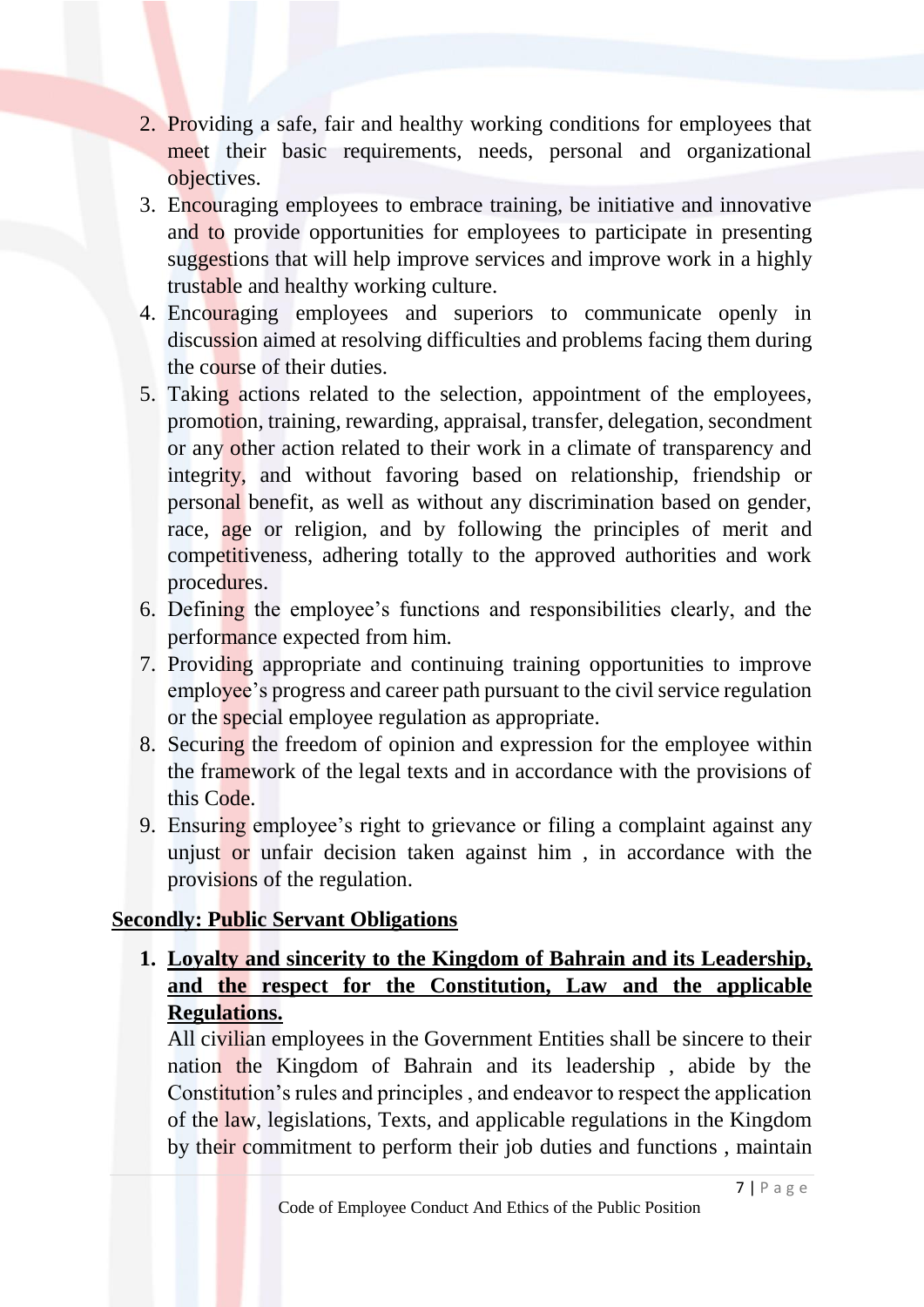job dignity and prestige in accordance with the Civil Service Law and its Executive Regulations.

## **2. Commitment to Service**

- 1. The employee shall perform his designated tasks and responsibilities and may not delegate these tasks or job duties to some other employee unless he is explicitly authorized to do so in accordance with the law based upon a written authorization letter from the person authorized or in the casa of a highly necessary or serious need.
- 2. The employee shall take into his account persons of special needs, the elderly, sick persons and pregnant women while delivering service to them, and he shall cooperate with his colleagues when necessary in serving customers avoiding delay and violation of the proper functioning of the work.
- 3. The employee shall provide service to his customers with transparency, fairness, promptness, and tact to gain their satisfaction about the provided services that reflects a good image about customer service.
- 4. The employee shall not discriminate while rendering services to the customers and shall adhere to the highest level of professionality and impartiality. The employee shall not abuse and exploit his customers for personal benefits resulting from service delivery, and he shall avoid all sorts of discriminative behavior based on origin, sex, religion and others.
- 5. The public servant commitment to carry out his public duties shall be considered as a personal commitment based on individual responsibility and efficiency.
- 6. The employee shall continuously endeavor to improve his performance and develop his professional competencies, keep himself updated on the latest developments in the scope of his work and that of the Directorate in which he works, submit suggestions to improve work procedures and techniques and upgrade the level of performance in the Directorate, and assist in providing a safe and healthy work environment.

## **3. Adherence to Official Working Hours and Work Performance:**

Adherence to the official working hours and mandated attendance thereby refraining from early or late checkouts without prior permission. Employees are expected to remain in their assigned workstation to perform job duties with high professionalism , utilizing the working hours for working purposes and its requirements, performance of job functions and assigned projects without delay which requires good time management without wasting time in unnecessary commotions, reading non job-related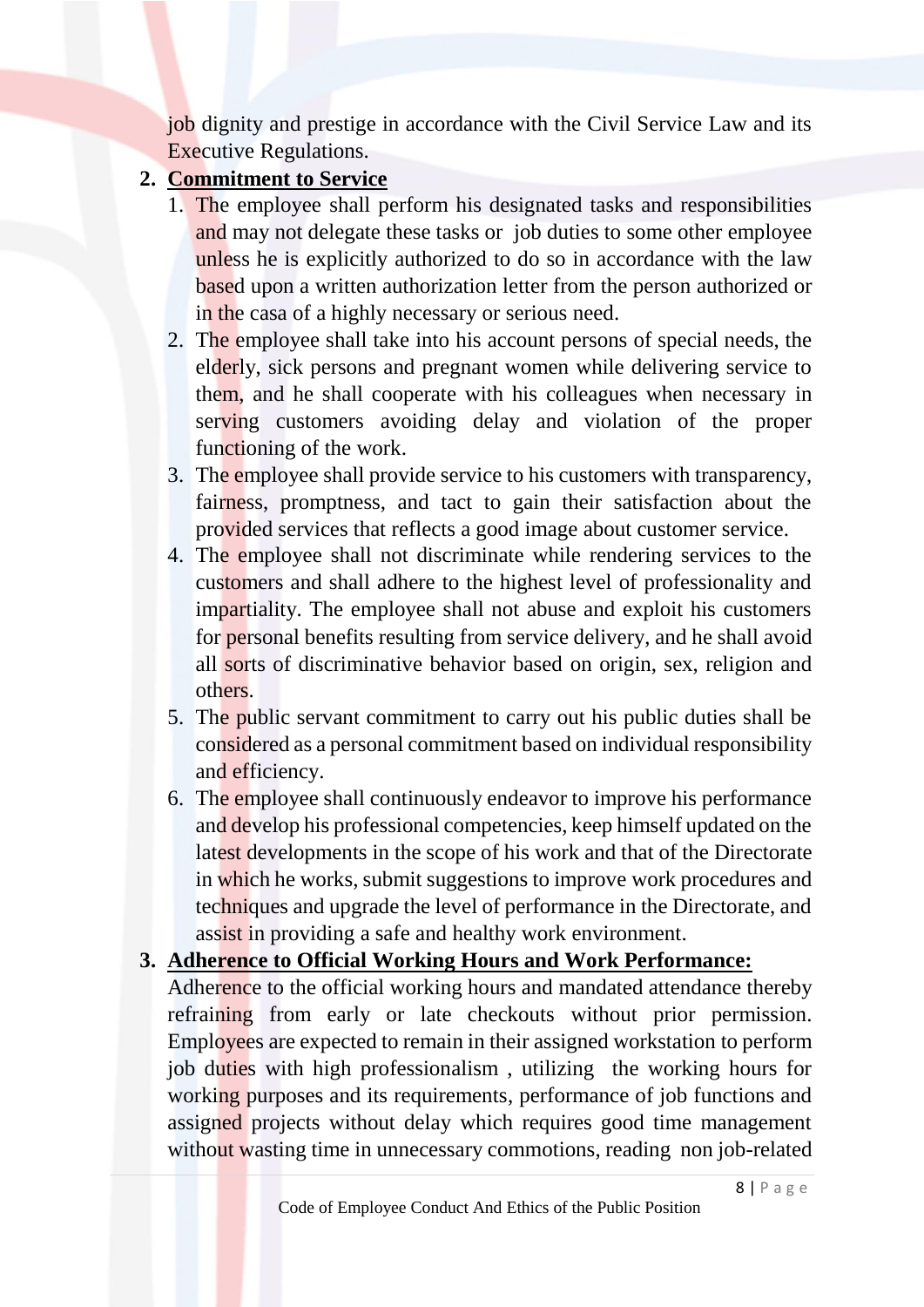newspapers and magazines, exchanging visits, and telecommuting to fulfill personal agendas.

1. Taking leaves and checking out from your assigned workstations without prior permission from the direct supervisor is not allowed. The employee shall inform his direct supervisor in case he is unable to report to duty before the commencement of the official working hours well in advance.

## **4. Conflict of Interest:**

- 1. Refrain from conducting any activity leading to a genuine, apparent, or probable conflict of interest between the employee's personal interest and that of his job responsibilities and functions.
- 2. Refrain from carrying out any activity that would prejudice or harm the reputation of the Government Entity or that would lead to a preferential treatment of persons in their dealings with the Government Entity.
- 3. Notify the direct supervisor in writing in case of any conflict between personal interest and public interest or in the case were an employee is assigned tasks that contradict with his official duties. And in all cases, public interest shall be taken into consideration while resolving such pressures.
- 4. Avoid establishing a close relation with individuals or corporates whose interests mainly depend on the employee's decisions or the decisions of the Government Entity to which the employee belongs.
- 5. Adhere to the laws and regulations when performing work for others after the official working hours or in case of performing special works other than those legally entitled to work for them or when undertaking acts of guardianship and custody or and so on.
- 6. Care and commitment, when performing public job functions or behaving outside the scope of the official work, to achieve public interest especially in terms of financial aspects and preserving the public funds.

# **5. Accept Gifts:**

The employee is prohibited from accepting any gifts, rewards, commissions, or services whether direct or indirect which could be in reality a masked bribery from individuals or entities that could affect directly or indirectly the employee's position in carrying out his job functions, influence his decisions , or force him to commit to anything in return for accepting or using it,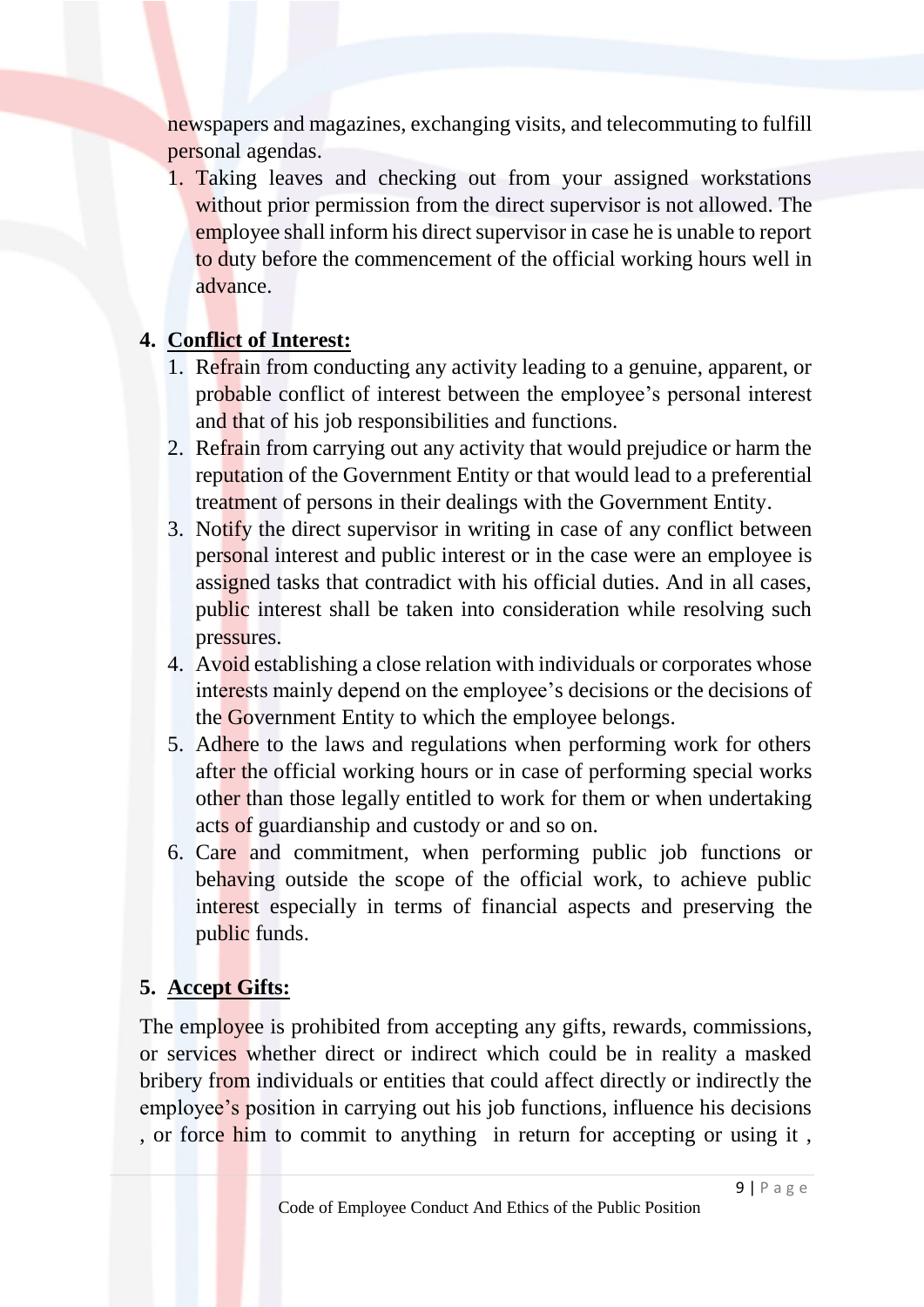provided that the entity shall have a special record of the gifts provided and explain how to deal with them .

# **6. Dealing with the Media Agencies, Publication, Press, and the Social Media**

- **1. Dealing with the Media, Publication, and Press channels:**
	- Preserving the secrets of work and not publishing or making statements about data or information related to his job or his Entity's policies and strategies to the media, press and publication or any other party without permission from the relevant authority to deal with these bodies.
- **2.** The employee is prohibited from using official information obtained by virtue of his job or government to achieve personal gain or benefit.

# **3. Rules of Dealing with the Social Media:**

- Personal accounts of government employees on social networking sites represent only their owners, and their tweets do not represent the position of the government entity they belong to and do not reflect in any way the government policy.
- Employee preserves the right to freedom of speech and expression of opinion and objective complaint, given the necessity to abide by and preserve public order, public morals, customs and traditions of the Kingdom, and the applicable laws and regulations as well.
- The employee shall deal with social media with tact and objectivity, not writing messages or publishing anonymous and known articles which abuse his Entity, its officials, and the government in general or any other private entity. And in all cases, the government employee is responsible for ensuring that he is not damaging the reputation of the government entity he belongs to on social networking sites, libel or defamation of the reputation of other government entities or their officials.
- The employee, while using social media, is prohibited from using any method that violates public morals and behaviors, or conducting dishonest, inappropriate and immoral behavior, misbehaving in violation of the public position requirements in order to abuse persons and religions, or disclosing any statement or declaration about the job functions to the media without permission.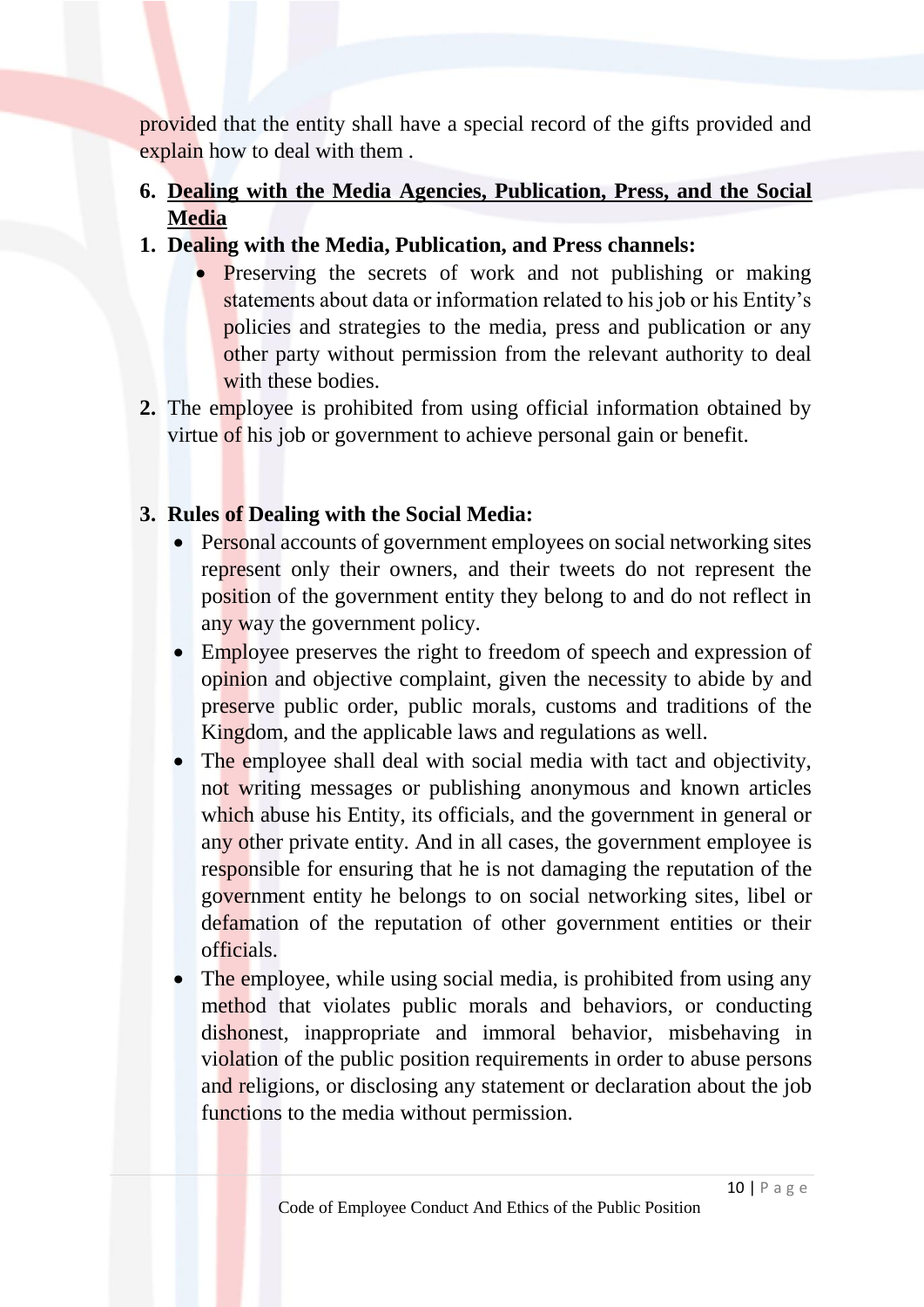- The employee shall not publish his position nor his title nor his communication details on any personal profile or media platform and refrain from using the profession communication channels for any personal emails or messages. In case the employee is a public figure associated with the public by virtue of his public position, he must present a clear statement of disclaimer clarifying that his activities and comments on this site represent solely his personal opinions and have no links to the Government Entity.
- The employee shall not exploit the information obtained during the course of his duty for purposes not related to the work.
- The Government Entity by its own, or upon the request of the stakeholders or the Civil Service Bureau, preserves the right to take appropriate actions including both legal or disciplinary for misusing any of the social media channels.

## **7. Adherence to Good appearance and Conduct:**

- 1. The employee shall take into consideration decent appearance pursuant to the applicable customs and traditions whether in his appearance and dressing in a manner that does not violate morals and the reputation of the government work.
- 2. The employee shall adhere to official uniform of those whose jobs are required to wear during the official working hours pursuant to work regulations, shall maintain the official uniform and keep it clean always.
- 3. The employee's conduct shall be in accordance with customs and traditions with respect to his job ethics and honor and shall refrain from acts that violate the etiquette or abuse the entity.

#### **8. Reporting Irregularities:**

Reporting irregularities is a guaranteed right for all people whether they are employees or otherwise, and this right has been guaranteed by the Constitution in article no (29) which states that every individual shall address the public authorities in writing and with his signature. And accordingly, the employee may report irregularities committed by his subordinates or superiors at work, provided he does not take the reporting or complaint as an excuse to circumvent them. In this context, the Civil Service Bureau has established the Administrative Audit Directorate which is concerned with ensuring the commitment of government entities to the perceived application of the Civil Service Law and its Executive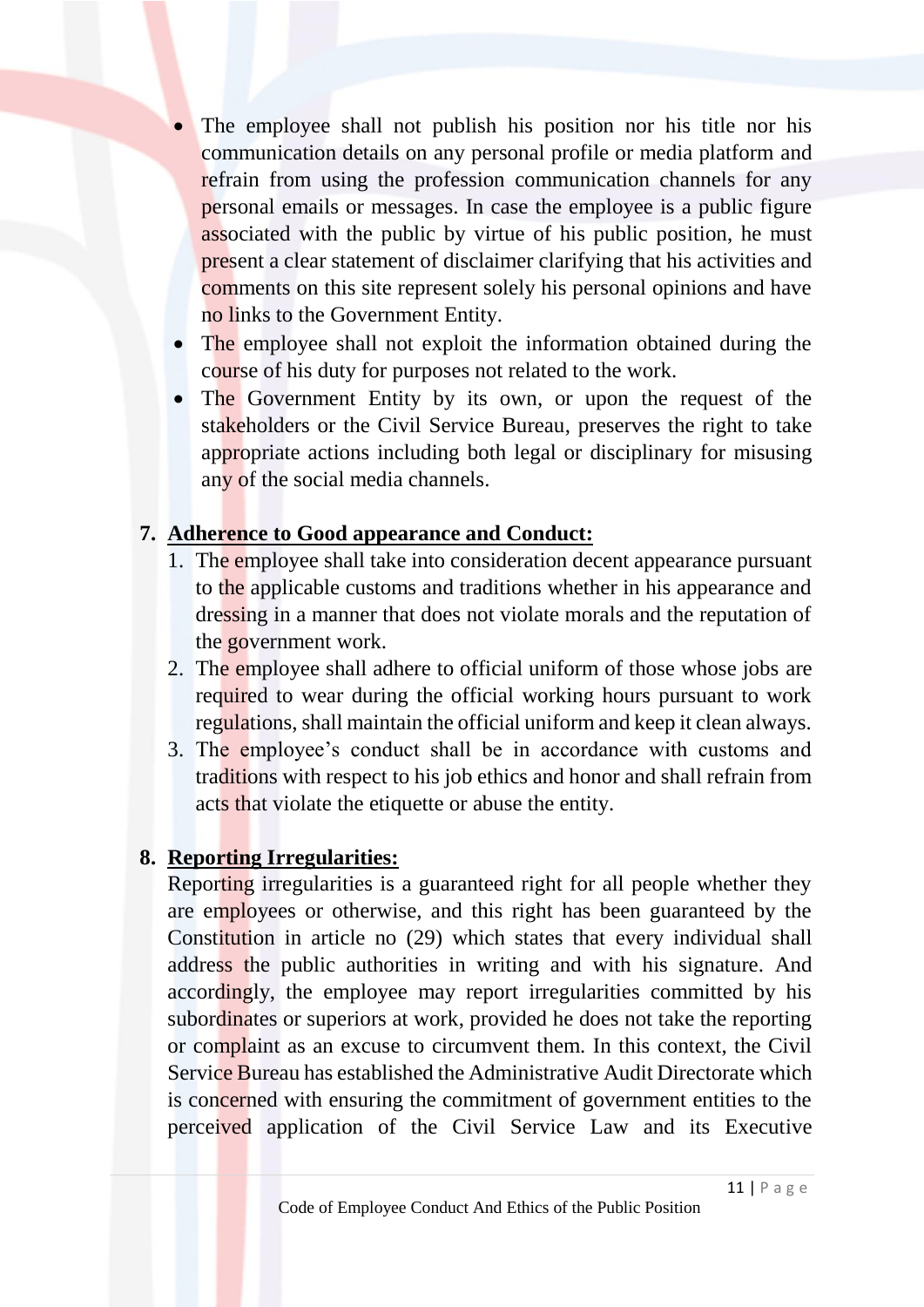Regulation that secures the achievement of fairness, equality, equal opportunities, and increase productivity among all employees.

#### **9. Testimony must be given:**

Employees shall give their testimonies whenever they are summoned to do so, and the witnesses shall adhere to truthfulness and honesty in their statement. Concealment of testimony or giving a false testimony or denying the truth shall be regarded as an offense that requires accountability.

## **10.Occupational Safety Rules:**

- 1. The employee has the right to understand, clearly and sufficiently, all potential hazards he may face because of work including health effects and implications resulting from such exposure. And he has the right to an appropriate training regime to avoid these hazards.
- 2. The employee has the right to obtain various specific self- protective equipment to prevent exposure to hazards, and any protection- related services or health and preventive requirements.
- 3. The employee shall, in the event of exposure to an imminent hazard threatening his health and safety directly and immensely, notify the responsible director or his representative immediately.
- 4. The employee reserves the right to inform the Civil Service Bureau if he believes of any observed weaknesses or negativities in the occupational health and safety procedures provided in his workplace.

## **11.Preserving Public and Private Funds, Property and Resources**

- 1. The employee is responsible for all government property and resources that are given to him or are in his possession or under his control, and the employee is prevented from using them for personal purposes.
- 2. The employee shall maintain government property or resources, and shall not damage, distort, or misuse them. And the employee shall maintain the properties of his colleagues at work, or any other person's property, and in case of causing damage to such property, he shall be subject to administrative accountability in addition to material compensation if it is necessary.
- 3. The employee is permitted to use communications systems, computer, internet and telephone devices to perform his job duties only, and what is necessary pursuant to the policy of work entity and the law.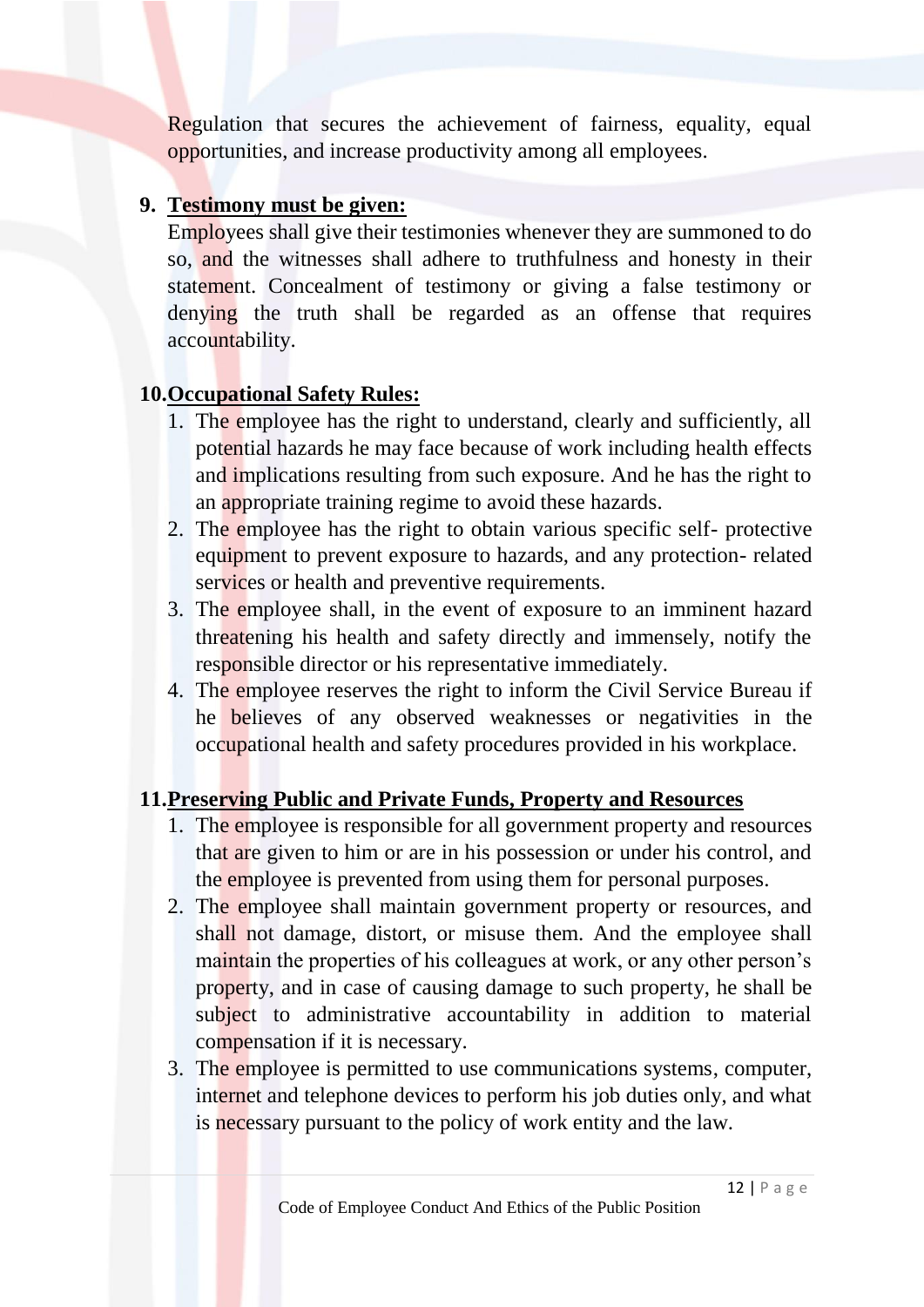- 4. The public servant shall abide by all laws and any other rules and procedures of the entity he belongs to with the purpose of procurement of goods, services, and business by such entity, thus to ensure the optimal use of the government resources and commitment to accountability, legality, fairness, and integrity in the procurement process.
- 5. Upon the employee service termination for any reason, he must meet the financial dues and surrender the entity's possessions

## **12.Respect and Tact in work relations:**

- **1. Towards the superiors:**
	- Respect and carry out his superior's orders, directives, and instructions in accordance with the administrative hierarchy, and execute orders issued to him within the limits of the applicable laws, regulations, and instructions. Each relevant superior shall bear the responsibility for the orders issued by him and shall be responsible for the proper functioning of the work within his jurisdiction.
	- Deal with his superiors respectfully and shall not attempt to gain any preferential deal through methods of flattery and deception or through means of favoritism and nepotism.
	- Notify his immediate supervisor of any offences, irregularities, and difficulties faced by him in the work.
	- Shall not deceive or mislead his superiors, refrain from concealing information related to his work with the aim of influencing the decision made or hindering the flow of work. And he shall cooperate with his superiors and provide them with his opinion, advice, and expertise with objectivity and honesty, and he shall put at their disposal the information in his possession for the benefit of work.
	- Brief his new immediate supervisor, entirely and accurately, on the subjects and documents including the outstanding matters to ensure the continuity of work.

## **2. Towards the Colleagues:**

• Deal with his colleagues with respect, tact, and honesty, and maintain good and intimate relations with them without discrimination, ensure to respect their privacy and refrain from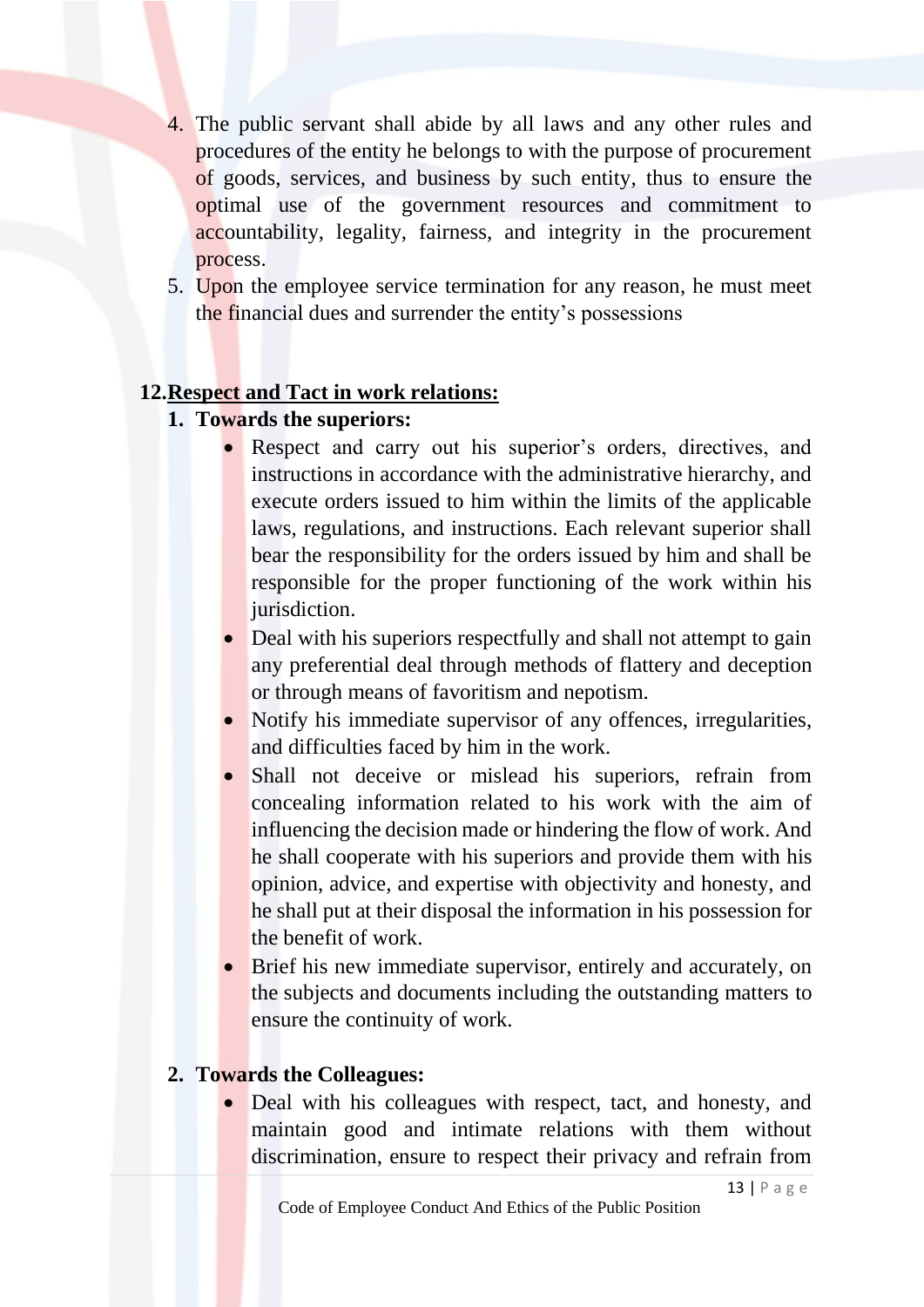exploiting any information related to their private life with the intention of hurting them.

- Cooperate with his colleagues and share with them his opinion with high professionalism and objectivity, assist them whenever possible to resolve problems facing them at work, ensure to spread positive trends among the colleagues to help upgrade work performance, improve work environment, institutionalize a sound corporate culture in management, work entity, or administrative organization.
- Refrain from any conducts, practices, or immoral acts violating public morals and good conduct, commitment of the man to respect the woman as a colleague and partner at work.

#### **3. Towards the Customers:**

- Simplify the procedures by all possible means to render service to the recipient easily and without suffering or hardship.
- Listen to the customers and understand their views on the best way of receiving the service. The public servant shall be a good listener to customers' complaints and queries, take care of them, search for their solutions accurately and objectively, and state the reasons in case of disapproval or delay in accomplishment.
- Commit to the dedicated timeframes and duration allotted for fulfilling the citizen's request or service without any delays in completing the service for any reasons as long as the service delivery conditions are met. The civil servant shall make an utmost effort to fulfill the required service for the citizen through a one-time visit if applicable or as per the dedicated number of days allotted for the service .
- Seek to gain the public trust through the employee's integrity, responsiveness, and good conduct in his work in accordance with applicable laws, regulations and instructions.
- Provide required information, promptly and accurately without deception or misleading, for the citizens service seekers relating to the work and activities of the Unit in which the employee works and in accordance with applicable legislations, and guide them to the mechanism of submitting complaints in case of their desire to submit complaints to the concerned entities.
- Deal in spirit of the law while requesting required documents and papers to render the service.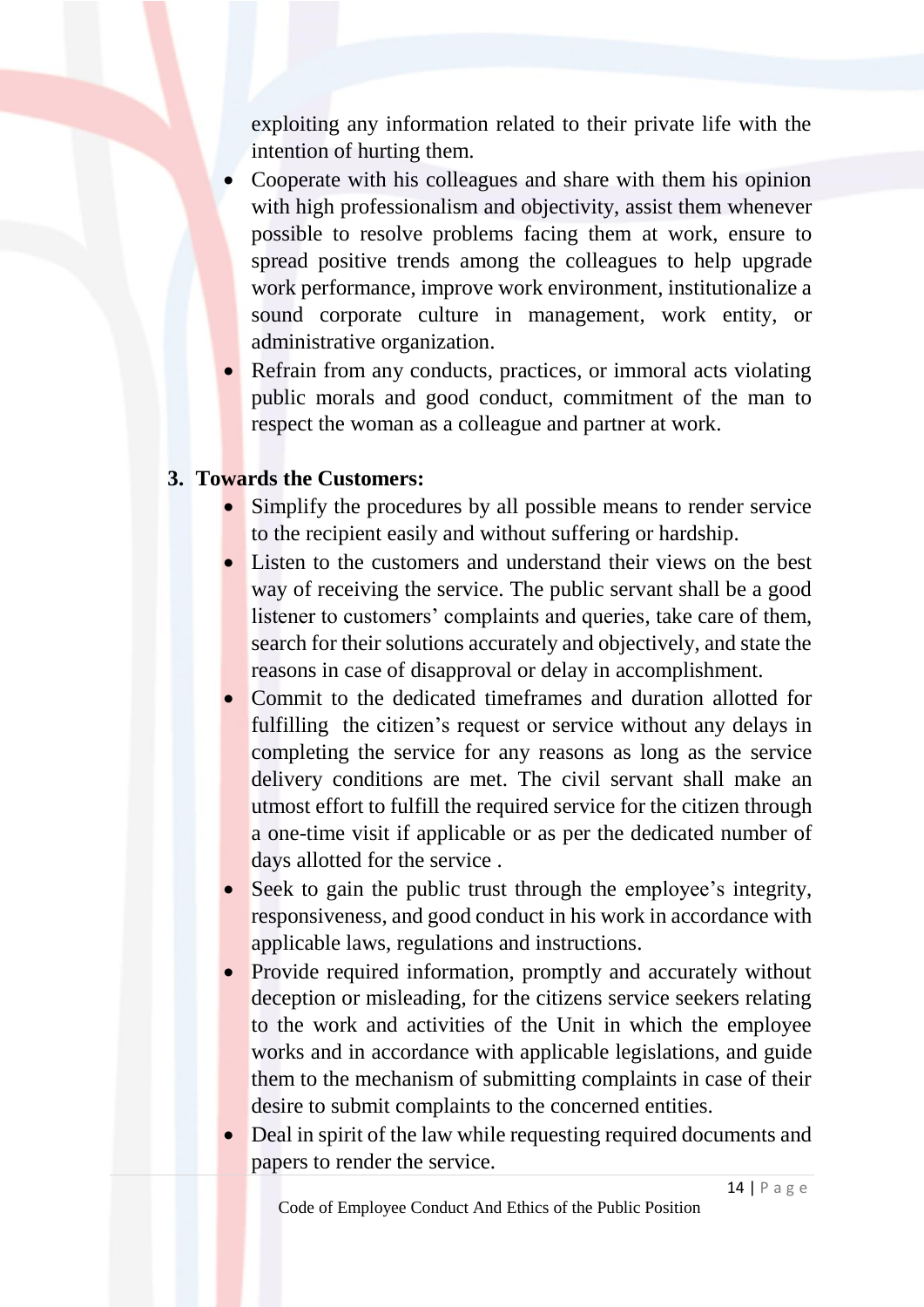- Respect the rights and interests of the others without exception, deal with the public with respect, tact, politeness, impartiality, selflessness, and objectivity without discrimination based on race, gender, religious or political beliefs, social status, age, physical conditions, or any kind of discrimination.
- Accomplish the required transactions promptly, accurately, and within the employee's jurisdiction, respond to queries and complaints of service recipients accurately, objectively and promptly, and state the reasons in case of disapproval or delaying the completion of their transactions.
- Give priority and care for people with special needs, and provide them with assistance and help.
- Deal with personal documents and information related to individuals with extreme confidence and in accordance with the stated laws and regulations, and do not use such information for personal purposes.
- Refrain from any act that has a negative impact on the public trust in the public position.

## **4. Towards other Entities:**

Refrain from giving any declaration or statement about departmental job functions to any audio-visual press and media or other publication platforms unless otherwise you are permitted in writing by the relevant authority. And the employee in this context shall follow the procedures and may disclose information in compliance and as stipulated by the law, and this sanction may extend to after the employee service termination and to the period specified by the law.

## **13. Professional Reservation and confidentiality:**

- Non-disclosure of official information and documents obtained or viewed during the performance of his job to third parties, whether in writing, verbally, or electronically, and which special instructions, decisions or legislations have been issued on their confidentiality, or it may remain or must be inherently sealed even after the end of the term of employee's service unless he has obtained a written approval from the relevant authority.
- Refrain from making any comment, statement or intervention related to subjects still under study or deliberation by government Entities,